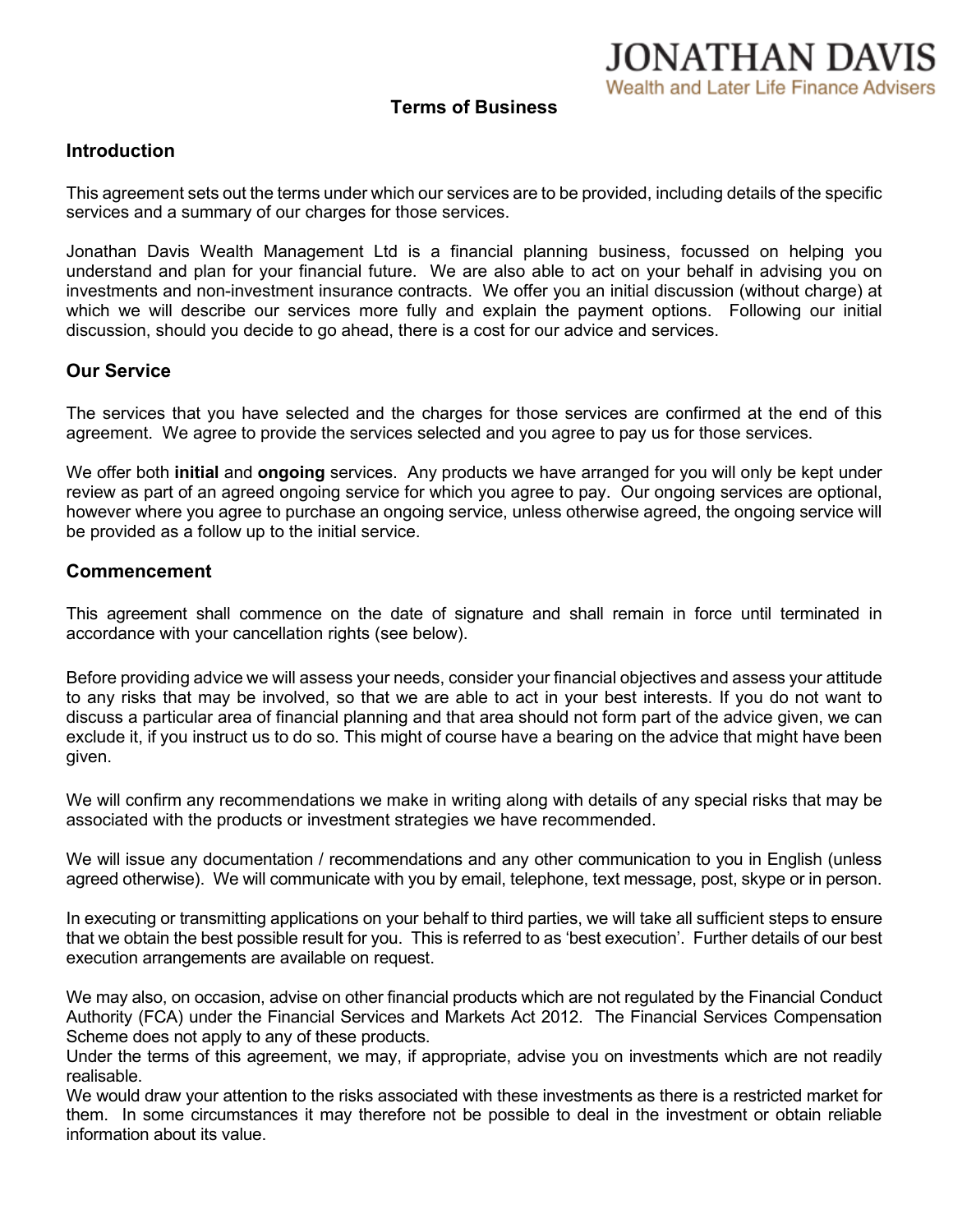#### **JONATHAN DAVIS** Wealth and Later Life Finance Advisers

Our services may also include advice on investments relating to, or executing transactions in, unregulated financial products including non-mainstream pooled investments such as unregulated collective investment schemes (UCIS). Accordingly, you should carefully consider whether such investments are suitable for you in light of your personal circumstances and the financial resources available to you.

Please note that any products we have arranged for you will only be kept under review as part of an agreed ongoing service for which you agree to pay. We shall carry out this review at least annually. To do this we shall need to make contact with you to assess whether the information we hold about you remains accurate and up-to-date. We shall issue you with a report setting out the results of our assessment and, if relevant, any updated recommendations.

Any ongoing service will be agreed with you and confirmed at the end of this document.

Please be aware that investments can fall as well as rise, and that you may not get back the full amount invested.

The price of investments we may recommend may depend on fluctuations in the financial markets, or other economic factors, which are outside our control. Past performance is not necessarily a guide to future performance. Specific warnings relevant to the investments, investment strategies or other products we recommend will be confirmed to you in your suitability report.

# **Jurisdiction**

This agreement is governed by and should be interpreted in accordance with English Law and you agree to submit to the non-exclusive jurisdiction of the English Courts.

# **Legal and accounting advice**

Neither our firm nor our employees are qualified to render legal or accounting advice or to prepare any legal or accounting documents. It is hereby understood and agreed that the onus is on you, the client, to refer to a solicitor or accountant any point of law or accountancy that may arise during the course of discussions with us.

# **Documentation**

We will endeavour to make arrangements for all your investments to be registered in your name unless you first instruct us otherwise in writing. All policy documents will be forwarded to you as soon as practicable after we receive them.

# **Conflict of interests**

We will endeavour always to act in the best interests of you, our client. However, circumstances can arise where we, or one of our other clients, may have some form of interest in business being transacted for you. If this happens or we become aware that our interests or those of one of our other clients conflict with your interests, we will write to you and obtain your consent before we carry out your instructions, and detail the steps we will take to ensure fair treatment.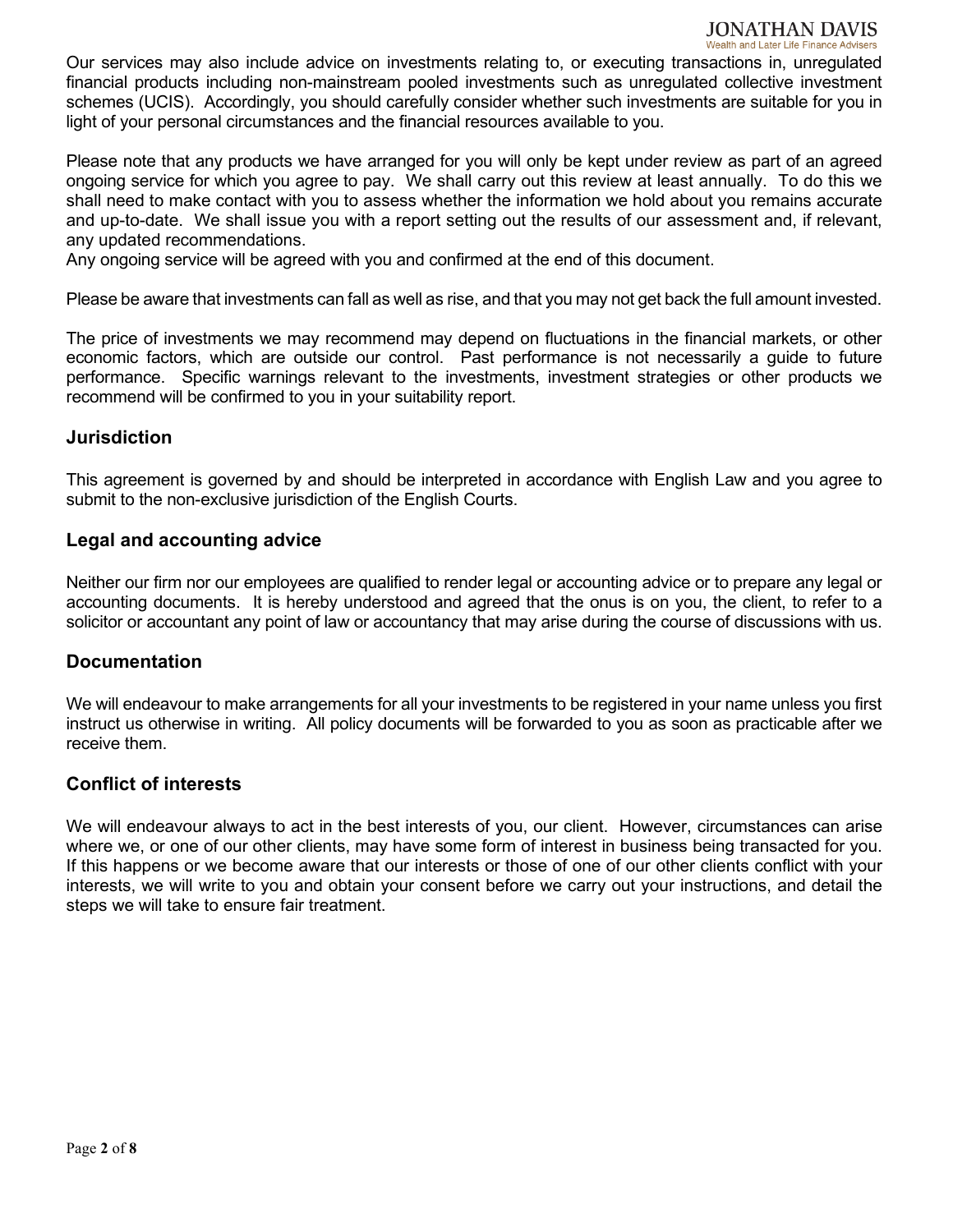#### **Benefits we may receive**

Under the rules of our regulator, the FCA, as a firm providing independent advice we are unable to accept or retain payments or benefits from other firms (e.g. product providers) as this would conflict with our independent status.

From time to time we may attend training events funded and / or delivered by product providers, fund managers and investment platforms. These events are designed to enhance our knowledge and ultimately therefore enhance the quality of service we provide to our clients. As such this does not affect our obligation to act in your best interests. Please ask us if you want further details.

# **Termination of this agreement**

You or we may terminate our authority to act on your behalf at any time, without penalty. Notice of this termination must be given in writing and will take effect from the date of receipt. Termination is without prejudice to any transactions already initiated which will be completed according to these terms of business unless otherwise agreed in writing. You will be liable to pay for any transactions made prior to termination and any fees outstanding, if applicable.

#### **Procedure for Amendments of this agreement**

From time to time it may be necessary to amend the terms set out in this agreement where it is not necessary to issue a new agreement. If this is the case, we shall write to you with details of the changes at least 28 days before they are due to take effect.

#### **Product cancellation rights**

Full details of the products we recommend to you including, for example, the minimum duration of the product, information on your right to cancel or whether no right to cancel exists, and any other early termination rights and penalties, will be covered in the relevant product disclosure information you will receive before the conclusion of any contract.

In most cases you can exercise a right to cancel by withdrawing from the contract. In general terms you will normally have a 30 day cancellation period for a life protection, payment protection or pension policy and a 14 day cancellation period for all other policies.

Instructions for exercising the right to cancel, if applicable, will be contained in the relevant product disclosure information which will be provided to you.

If you cancel a single premium contract, you may be required to pay for any loss you might reasonably incur in cancelling it which is caused by market movements. This means that, in certain circumstances, you might not get back the full amount you invested if you cancel the policy.

# **Anti-money laundering**

We are required by the anti-money laundering regulations to verify the identity of our clients, to obtain information as to the purpose and nature of the business which we conduct on their behalf, and to ensure that the information we hold is up-to-date.

For this purpose, we may use electronic identity verification systems and we may conduct these checks from time to time throughout our relationship, not just at the beginning. This may leave a 'footprint' on the credit file but it will not affect your rating.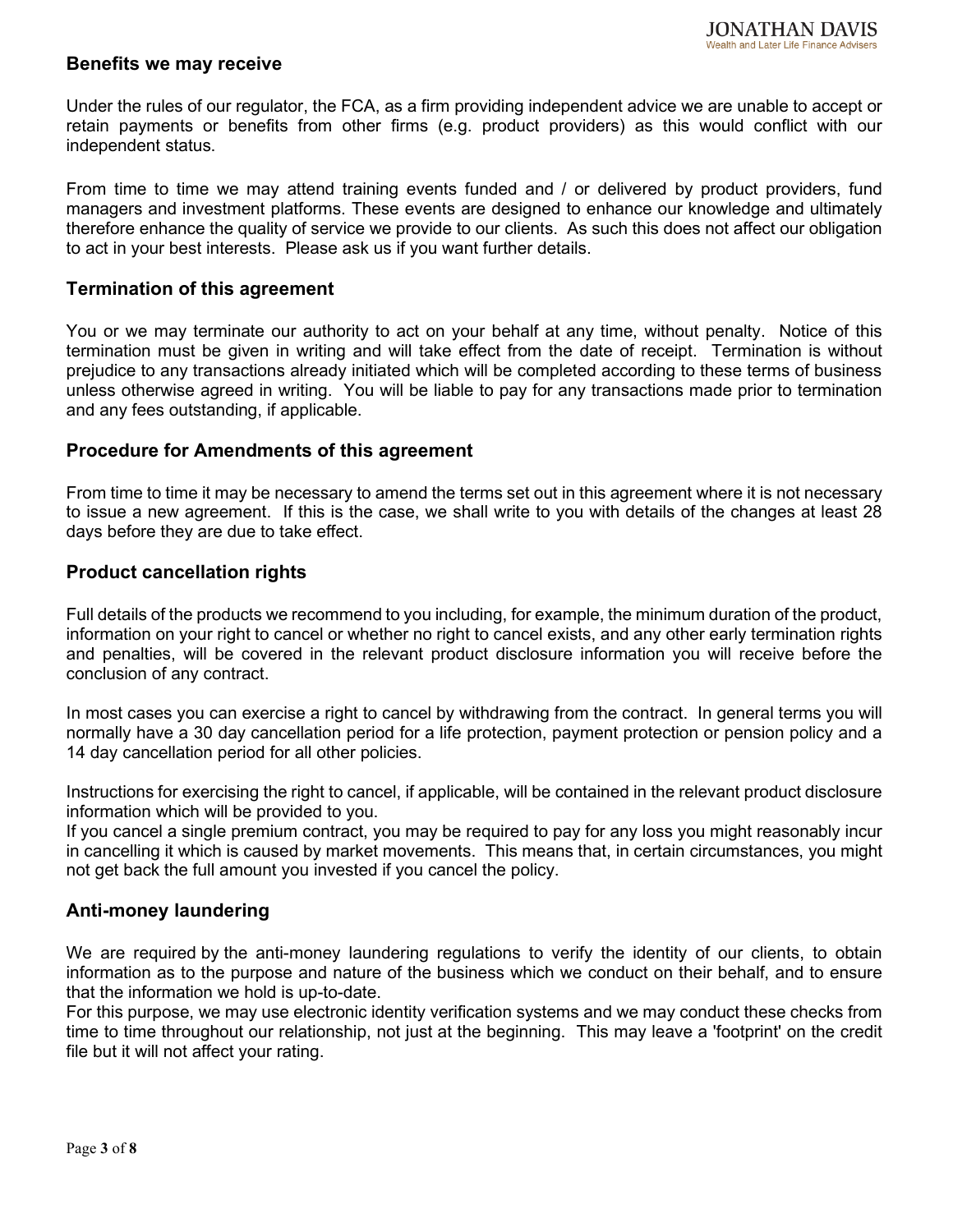# **Disclosure of charges/fees**

All charges/fees will be fully disclosed to you. These will be disclosed in summary form before we undertake any work for you. The precise charges relating to any work or recommendations we make will be confirmed in your suitability report or relevant product disclosure information that is provided to you.

In respect of any regular premium protection policy which we have arranged for you, should you subsequently cease to pay premiums on the policy and in consequence we are obliged to refund the commission that has been paid to us, we reserve the right to charge you a fee representing the amount we have to repay, for a period of up to four years after commencement of the policy. We will confirm the exact amount that will need to be repaid by you and the timescale over which it will need to be repaid in the suitability report we will send you when a recommendation is made. We will not charge any such fee if you exercise your right to cancel in accordance with any cancellation notice sent to you by the life insurance company.

There is no additional cost to you for using a means of distance communication.

# **Advice on Investment**

We offer **independent** advice. This means that we consider a wide range of financial strategies and products. We are constantly reviewing the market to ensure that the services and products we offer are appropriate for our clients.

Where we recommend particular investment strategies and products to you, these will be selected based on your personal circumstances, financial goals and objectives.

We will consider a number of factors, including the services you need, the cost of investing, how much risk you are prepared to accept in an investment product and how much of a drop in its value you could withstand.

The areas we can advise on include:

- Open-ended investment companies (OEICs)
- Enterprise investment scheme
- Term life assurance
- Critical illness cover
- Unit trusts Venture capital trusts Income protection
- Investment trusts Pensions
- ISAs / JISAs / LISAs Annuities
	-
- Investment bonds
- Exchange traded funds
- Phased retirement & income drawdown

We do not provide advice in relation to individual share holdings.

We do not provide advice on options, futures and other derivative contracts as we believe that these are unlikely to be suitable for our clients

# **Advice on Insurance**

We offer products from a range of providers. We will advise and make a recommendation for you after we have assessed your needs. Where we provide protection planning services we are an insurance intermediary and will provide advice which is based on a fair and personal analysis of the market.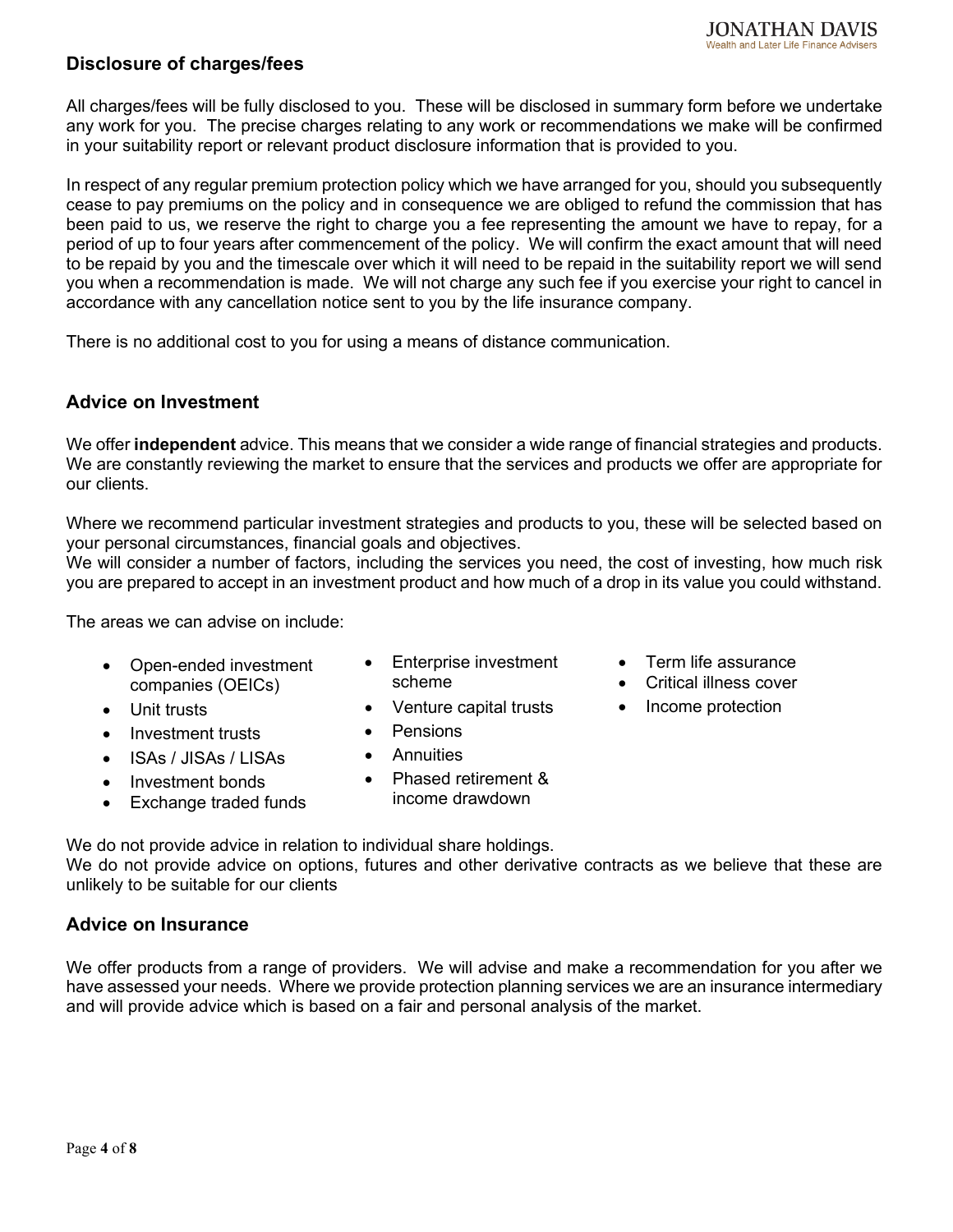# **Payment for our services**

# **Investments**

We offer a variety of methods by which we can be remunerated so that you can select the method that best suits your needs. We will discuss your payment options with you and answer any questions you have. We will not charge you until we have agreed with you how we are to be paid. We will also tell you if you have to pay VAT and if there are other costs that might arise in connection with the services we provide to you. **Advised services**

You will pay for our services on the basis of a fee, adviser charging or a combination of the two. We will discuss your payment options with you and answer any questions you have. We will not charge you until we have agreed with you how we are to be paid. Following a no-obligation Discovery Meeting, we shall write to you detailing all the proposed bespoke costs to you for the stated proposed services and we will detail the charges payable so that you are able to understand the overall costs of our services and recommendations. This is referred to as aggregated costs and charges information.

Details of our typical initial fees are as follows:

| <b>Initial Service</b>                                                                       | <b>Initial Fee</b>                                                       |              |  |
|----------------------------------------------------------------------------------------------|--------------------------------------------------------------------------|--------------|--|
| <b>Initial Discovery meeting</b>                                                             | Free, no-obligation                                                      |              |  |
|                                                                                              |                                                                          |              |  |
| Comprehensive financial review with Cash<br>Flow Forecasting and Wealth Management           | <b>Amount of funds</b><br>to invest                                      | Level of fee |  |
| Report                                                                                       | Above £5m                                                                | $0.0\%$      |  |
| With a view to you becoming an ongoing<br>client (i.e. subscribing to an ongoing<br>service) | up to £5m                                                                | 0.1%         |  |
|                                                                                              | up to £2m                                                                | 0.25%        |  |
|                                                                                              | up to £1m                                                                | 0.35%        |  |
|                                                                                              | £400k to £500k                                                           | 0.5%         |  |
|                                                                                              | £300k to £400k                                                           | 1.0%         |  |
|                                                                                              | Up to £300k                                                              | 2.0%         |  |
|                                                                                              | For example, if you were to invest<br>£1,000,000 our fee would be £3,500 |              |  |
|                                                                                              |                                                                          |              |  |
| <b>Comprehensive Financial Planning Report</b><br>(one off, no products nor ongoing service) |                                                                          | £2,000       |  |

# **Paying for ongoing service**

We will charge an annual fee for providing an ongoing service. The service will include (but not be limited to) monitoring your investment portfolio and making recommendations throughout the existence of the investment, an annual review meeting and ad hoc advice (on a reasonable basis) upon request.

A typical fee for this service is 1% per annum of the value of your investments. This will usually be paid for by the product providers and deducted from your investments. You may also pay for this service by cheque or electronic bank transfer. Details of our ongoing fees are as follows: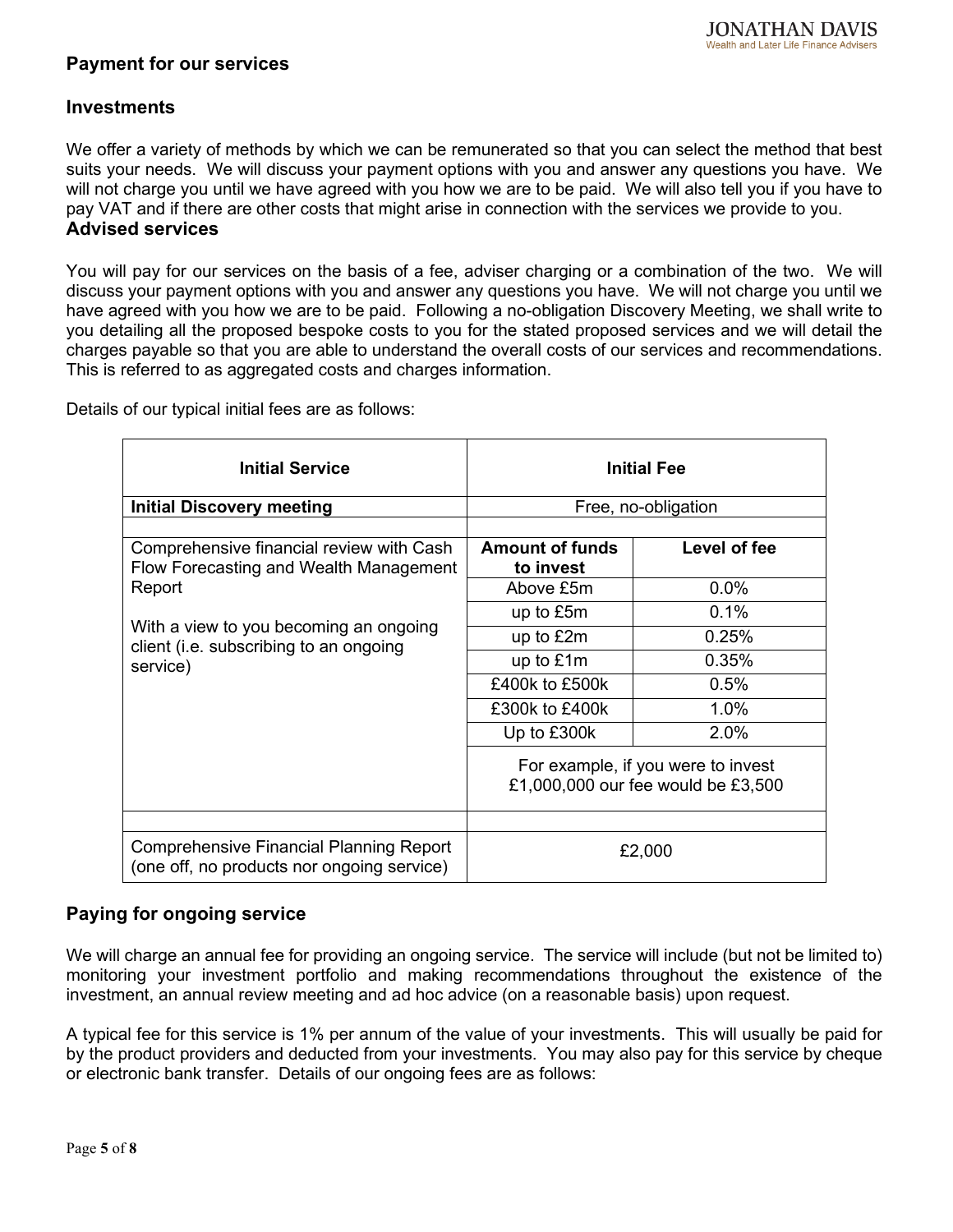| <b>Amount Invested</b> | Level of ongoing fee (per annum) $1$ |  |
|------------------------|--------------------------------------|--|
| Above £10m             | 0.5%                                 |  |
| Above £7m to £10m      | 0.7%                                 |  |
| Above £4m to £7m       | 0.85%                                |  |
| Above £300k to £4m     | 1%                                   |  |
| Up to £300k            | 2%                                   |  |
|                        |                                      |  |

For example, if you invested £500,000 our ongoing fee would be £5,000 per annum

# **Paying by Fee**

Whether you buy a product or not, you will pay us a fee for our advice and services, which will become payable on issue of our written recommendations. We will only charge a fee and issue written recommendations upon receipt of a signed Terms of Business.

You may also pay our adviser charges via deductions from the financial product(s) that you might invest in, where the product provider allows this. Please note that if you choose to pay by deduction from a financial product this will reduce the amount left for investment and may, depending on your circumstances, have other consequences. If you select this option we will discuss the implications of using this payment method with you prior to putting it in place.

If our initial fee is not covered by adviser charges paid by product providers, you may also settle this fee by cheque or electronic bank transfer.

#### **Insurance**

For protection planning, we will receive commission from a product provider in relation to an insurance product we have arranged for you. The amount of commission is a percentage of the total annual premium and we will tell you the amount before we carry out business for you.

# **Who authorises us to advise you?**

- We are authorised and regulated by the Financial Conduct Authority (FCA), 12 Endeavour Square, London E20 1JN. www.fca.org.uk. Our firm reference number is 458630.
- Our permitted business is advising on and arranging OEICs, unit trusts, pensions, savings and investment products, and non-investment insurance contracts.
- You can check our details on the Financial Services Register by visiting the FCA's website [www.fca.org.uk/firms/systems-reporting/register](http://www.fca.org.uk/firms/systems-reporting/register) or by contacting the FCA on 0800 111 6768.
- Unless we tell you otherwise, we will treat you as a **retail client** for investment business. This means that you are given the highest level of protection available under the UK's regulatory system.

<span id="page-5-0"></span><sup>1</sup> Where our charges are based on a % of your investments, the amount of our **ongoing** charges will increase or decrease as the size of your fund fluctuates.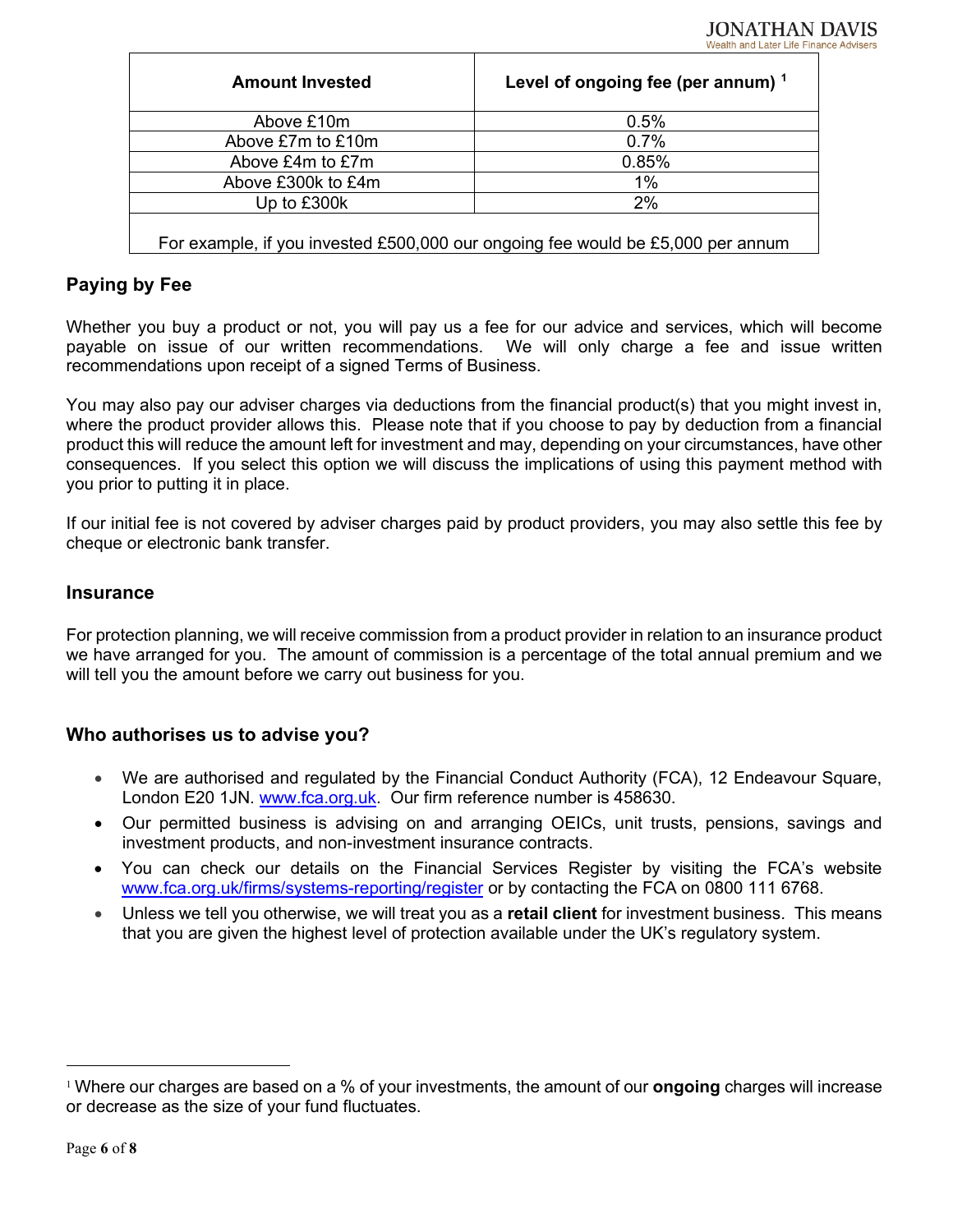# **What if things go wrong?**

- If you are unhappy with our advice or any aspect of our services, we encourage you to contact us as soon as possible. We shall do our best to resolve your concerns.
	- **Telephone:** 0345 862 2919
	- **Email:** [jdavis@jonathandaviswm.com](mailto:jdavis@jonathandaviswm.com)
	- **In writing:** The Compliance Officer,

Jonathan Davis Wealth Management Ltd,

20 Glenwood, Broxbourne EN10 7LP

• We have a complaints procedure and we can provide further details on request. If you do have a complaint, and you are not happy with our response, the Financial Ombudsman Service (FOS) may be able to help. The FOS settles disputes between financial services businesses and their clients. Full details are available at [www.financial-ombudsman.org.uk.](http://www.financial-ombudsman.org.uk/)

# **Additional peace of mind**

- The Financial Services Compensation Scheme (FSCS) is the UK's statutory compensation fund for customers of authorised financial services firms who are unable to pay claims against them, usually because they have gone out of business.
- You may be able to claim compensation from the FSCS if we cannot meet our obligations. The amount of compensation available will depend on the type of business and the circumstances of the claim. We can provide more specific information on request, but as a guide:

**Investments -** eligible claims for most types of investment business are covered for up to a maximum of £50,000.

**Insurance** - in the majority of cases, eligible claims about the advising and arranging of protection products are covered for 90% of the claim, without any upper limit.

• Further information is available from the FSCS at [www.fscs.org.uk.](http://www.fscs.org.uk/)

# **Your consent**

This is our standard terms of business upon which we intend to rely. For your own benefit and protection, you should read these terms carefully before signing them. Please sign both copies of this agreement and return one copy to us. If you do not understand any point please ask for further information. This client agreement replaces any previous agreements and understandings we have with you and will only be modified where confirmed in writing.

I/We acknowledge that the client agreement will come into effect from the date of issue.

We normally ask our clients to give us instructions in writing, to avoid possible disputes. However, we will accept oral instructions provided they are followed up in writing. When we have arranged any investments for which you have given us instructions, we will not give you further advice unless otherwise agreed but will be glad to advise you at any time you wish us to do so.